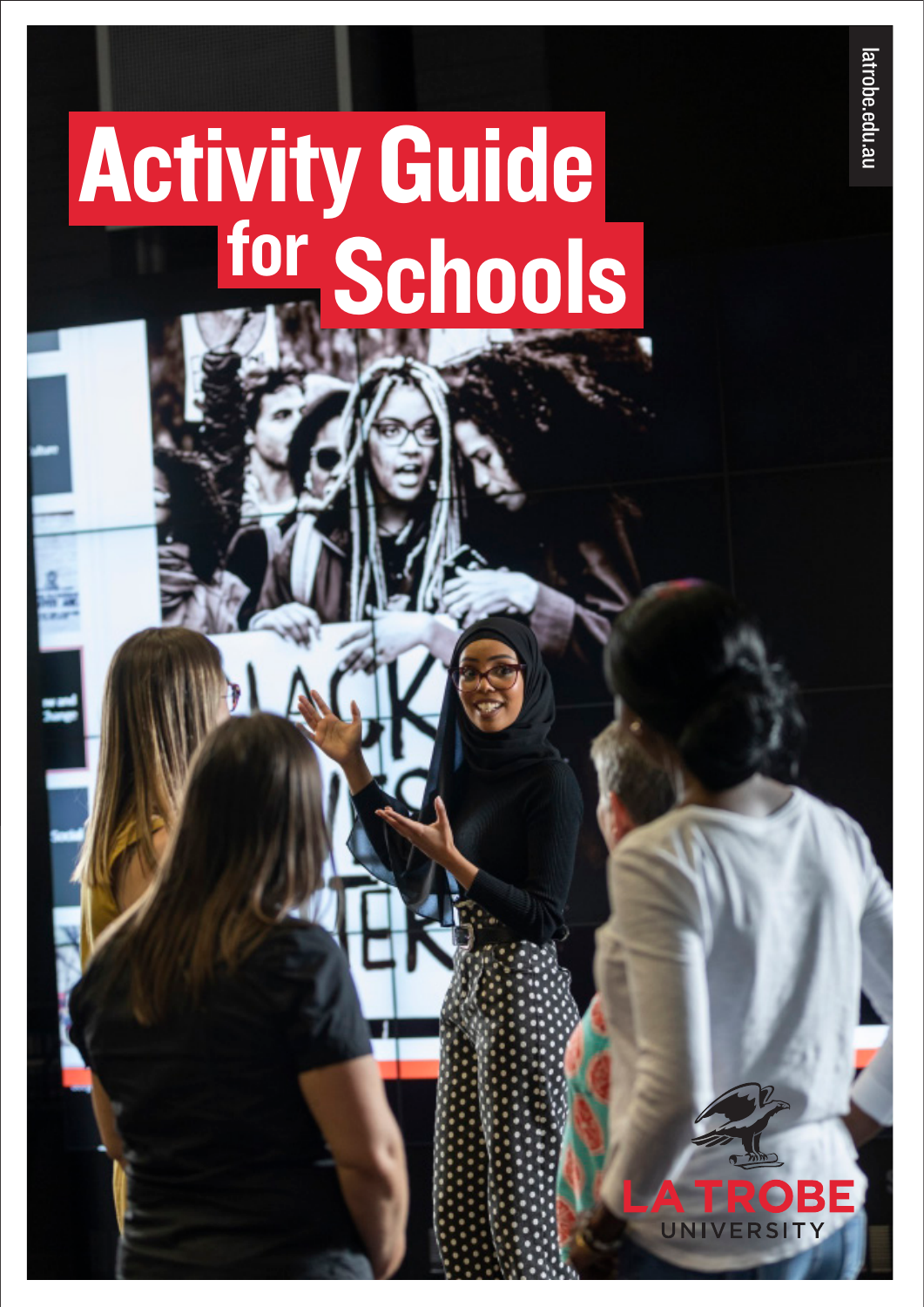

### **Discipline** presentations

If your students are interested in a certain area of study, discipline presentations are a great way for them to learn about what university has to offer.

In these presentations, we focus on an area of study and provide specific information, points of difference, course options, prerequisites, job outcomes and more.

Some of the presentations on offer include:

- $\bullet$  Arts
- Law/Criminology • Media and Communications
- Business/Commerce
- Education
- Engineering/IT
- $\cdot$  Science • Sport
- Health
- 

We're very flexible and can offer a customised or combined version of any of these presentations at your request.

#### Delivery modes

- On campus
- On campus in conjunction with a tour
- At your school
- Video conference

### Year 12 presentation

### As your Year 12 students approach the end of their secondary schooling, they'll have a lot of questions about university.

In this presentation we cover unique aspects of La Trobe, prerequisites, VTAC applications, scholarships and much more.

#### Delivery modes

- On campus
- On campus in conjunction
- In person at your school
- with a tour
- 
- 
- Video conference

## Year 10 presentation

### At this stage, students are just starting to consider life after secondary school.

Year 10 is a great time to get students thinking about their future studies and help them understand their options.

We'll chat to students about what they can expect, touch on study areas and what courses might suit their interests.

We'll help them understand prerequisites and provide general tertiary study information about how ATARs work, subject selection, VTAC and more.

#### Delivery modes

- On campus
- In person at your school
- On campus in conjunction with a tour
- 
- Video conference

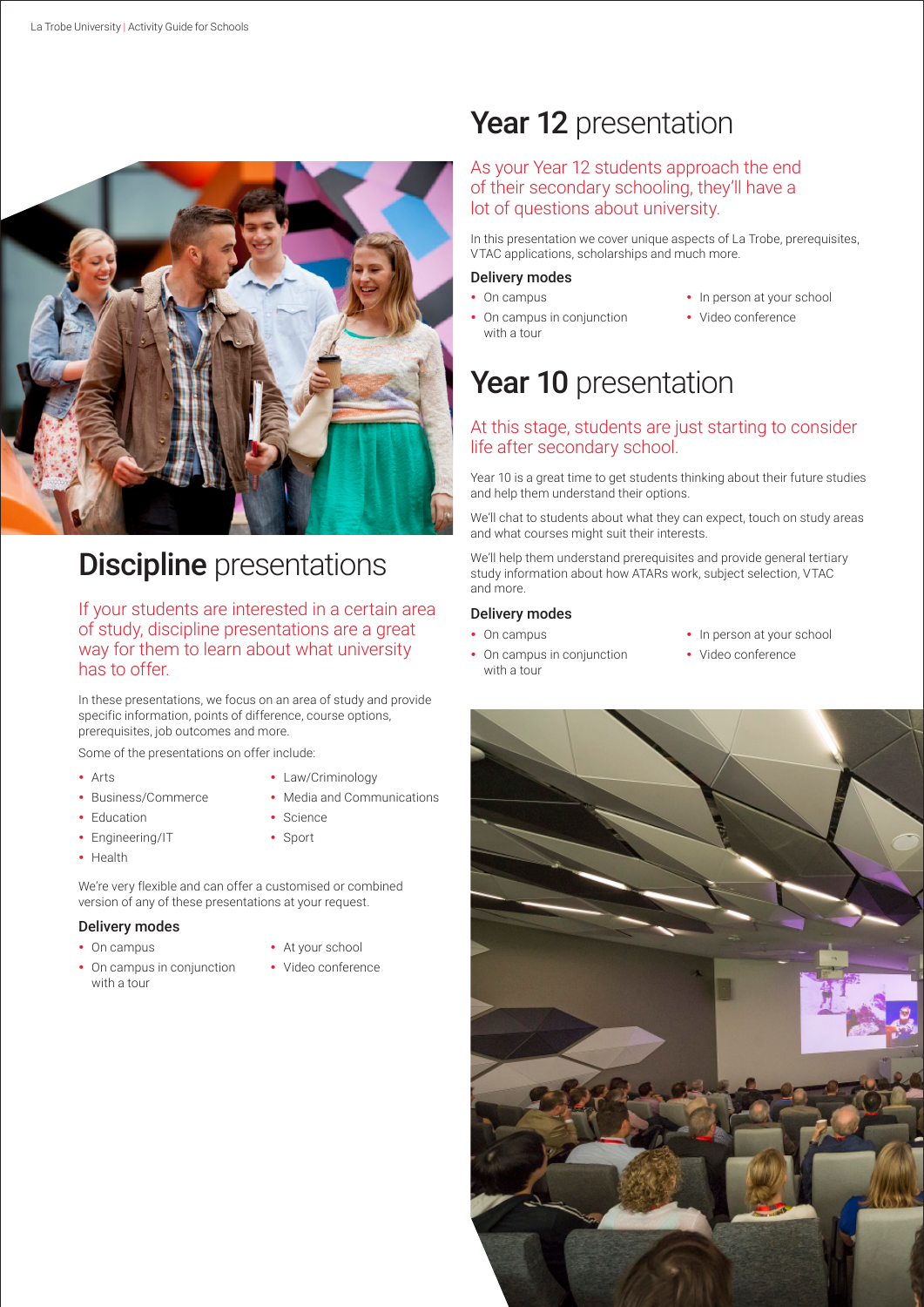### Aspire presentation

### Our Aspire Early Admissions Program recognises the difference students make in their communities.

If your students are involved in community service, coaching, school leadership, volunteering or any other type of community engagement, they may be eligible for the Aspire program.

In this presentation, students will learn what Aspire is, if they're eligible, all the incredible benefits they'll get and how to apply.

#### Delivery modes

- On campus
- In person at your school
- On campus in conjunction with a tour
- Video conference

### Aspire drop-in sessions

### Students aren't always sure where to start when it comes to writing their Aspire application.

At our drop-in sessions we'll review and offer feedback on their applications so they've got the extra reassurance they need to feel confident.

#### Delivery mode

- In person at your school
- Video conference



### **Campus tour**

### Let us show you everything La Trobe has to offer.

Our interactive campus tours show students what it's like to study at university and the incredible facilities they'll soon have access to. Normally hosted by a Student Ambassador, our campus tours visit the nursing labs, science labs, moot court, business school, library, TV studio and much more (depending on availability).

### Delivery modes

- On campus
- On campus in conjunction with a presentation

### Experience La Trobe workshops

If you'd prefer a more interactive visit, we can organise workshops with our academics so students can experience what a day in the life of a uni student is really like.

Some examples of the sessions on offer include:

- Engineering: an escape room where students see the practical application of engineering.
- Anatomy labs: students see what health students study in both the wet and dry labs.
- Nursing: we showcase our nursing practical mannequins that can simulate breathing, bleeding and more.
- Wildlife Sanctuary: students interested in animal and plant studies can tour the Wildlife Sanctuary at our Bundoora Campus.
- Archaeology: students take part in a box dig where they excavate and uncover the mystery of their site.
- Business: we guide students through a session in our simulated financial trading room.

If your students have an interest in a particular course or field, we can work with academic staff to create a custom workshop suited to your students. As the academics generously donate their time to running these sessions, all sessions and activities are subject to availability.

#### Delivery mode

• On campus

### **Want to know more?**

Find more information here: latrobe.edu.au/career-practitioners

Contact us, we're happy to help: T 1300 135 045 E [undergrad@latrobe.edu.au](mailto:undergrad%40latrobe.edu.au?subject=Enquiry%20%E2%80%93%20LTU%20Schools%20Activity%20Guide) latrobe.edu.au